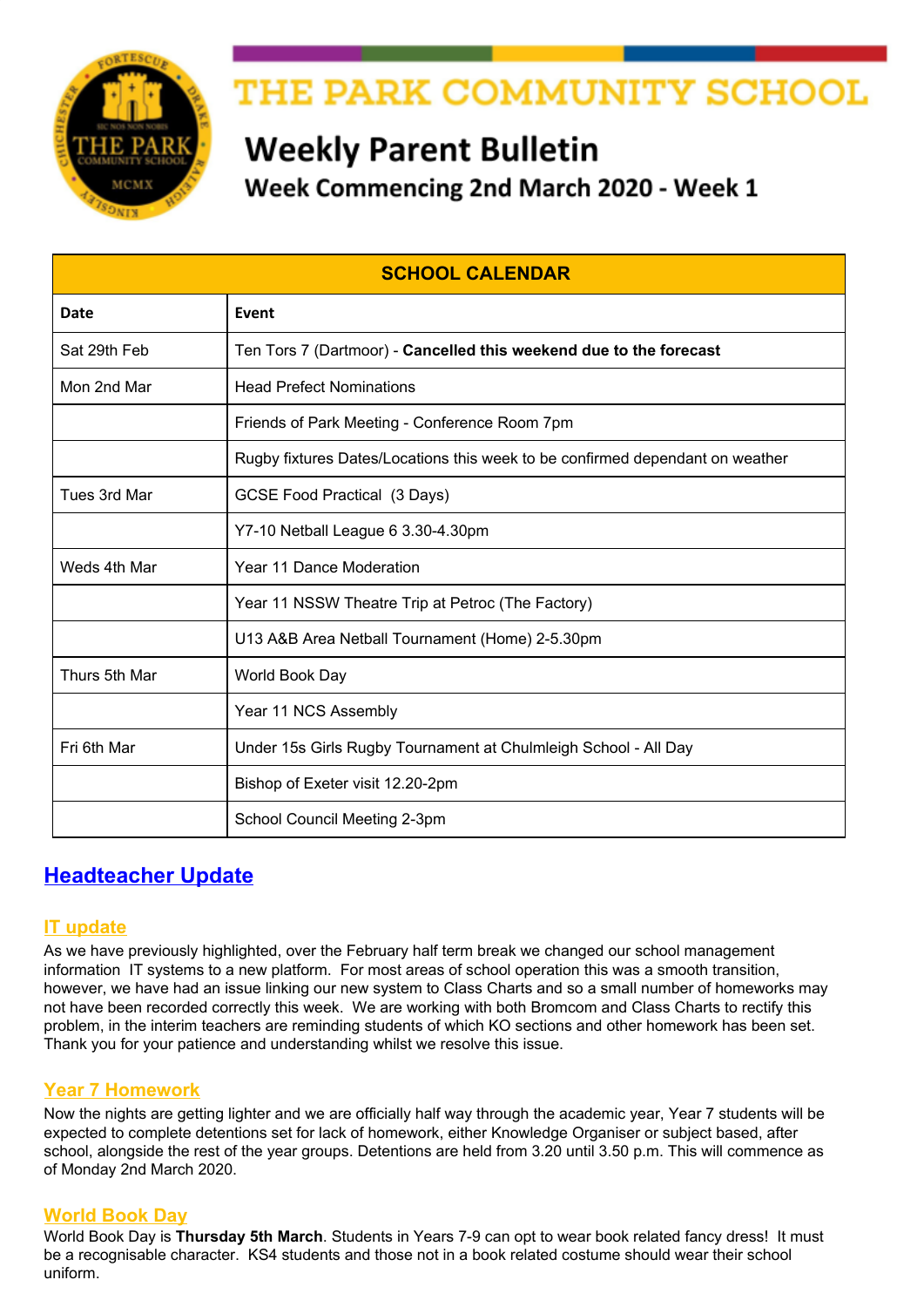#### **Equipment**

Having the 'right tools for the job' is essential for many roles. This is the same in school. Can you please make sure your son/daughter has the right equipment and they bring this to school on a daily basis. A list of school equipment can be found in the front of the Contact Book [\(equipment](https://drive.google.com/open?id=1CQu2zjiiN6yk3nABf_0eXWr75T1Bo8kf) list) and items are available as a pack or individually from our school reception [\(stock](http://www.theparkschool.org.uk/sites/default/files/School_Shop_Poster.pdf) list) or several local shops

#### **Coronavirus**

I am sure your news feeds, headlines and inboxes will have been filled with various updates regarding coronavirus. As a school we are working with the Tarka Learning Partnership and following the daily updates and advice from Public Health England, Department for Education and Devon County Council. We have contacted parents regarding our ski trip and will continue to monitor the situation closely.

#### **Travel to school**

Parents may have noticed the changes to Hiern Drive undertaken by DCC over the half term break. Speed bumps have been removed and several potholes repaired. Can I remind all parents that access the school via this route to drive at a sensible speed and to be aware of other road users and especially our pedestrian crossing from school onto the footpath. Can I also remind parents that parking on and around Chichester Close is for residents only.

## **STEM Competition**



Congratulations to our Park School team who have been named semi-finalists in the running to win the Longitude Explorer Prize. Good luck in the next round! [#Park](https://www.facebook.com/hashtag/park?source=feed_text&epa=HASHTAG&__xts__%5B0%5D=68.ARAxmWb7-4HiT4AY5mICvinJ-RX_qJRyS4VuEO4xWqT8KWAcwHUblLEfFnHMNOLEgnpIfKNc0087k6nFsWb8keuHEDOx_yaWQzWX8MXWLVPQdzy4qbQQ-wPCKGbgOH_87wbe3KTf1DJhoIky9jqTDkRuj7IOZFLwIOqnNoPAvuj2Icu2_i31db8dMt8LgDOUncyAN8b2sMSFbCyamPUs91iSdbyP-YsVVYl3ZMWxCUErDZSd-uvWmETNyoL9VlS1eCK2kiViqsGTtBIAfX220eYglse_hcYwLisUdXpW2UGXWByTNqDN6hPzJu0pPlLR3juOH4pXLonX411xyAhReJo0w2kN&__tn__=%2ANK-R) Stars.

Read the [North Devon Journal article](https://www.devonlive.com/news/local-news/students-big-ideas-tackle-global-3811351) linked here for more details.

#### **Student events this weekend**

Finally I wish our gymnasts and Youth Speaks teams good luck for their competitions over this weekend.

*(N&Z{a?nyVhZ1) ZNX{ZNVaZx*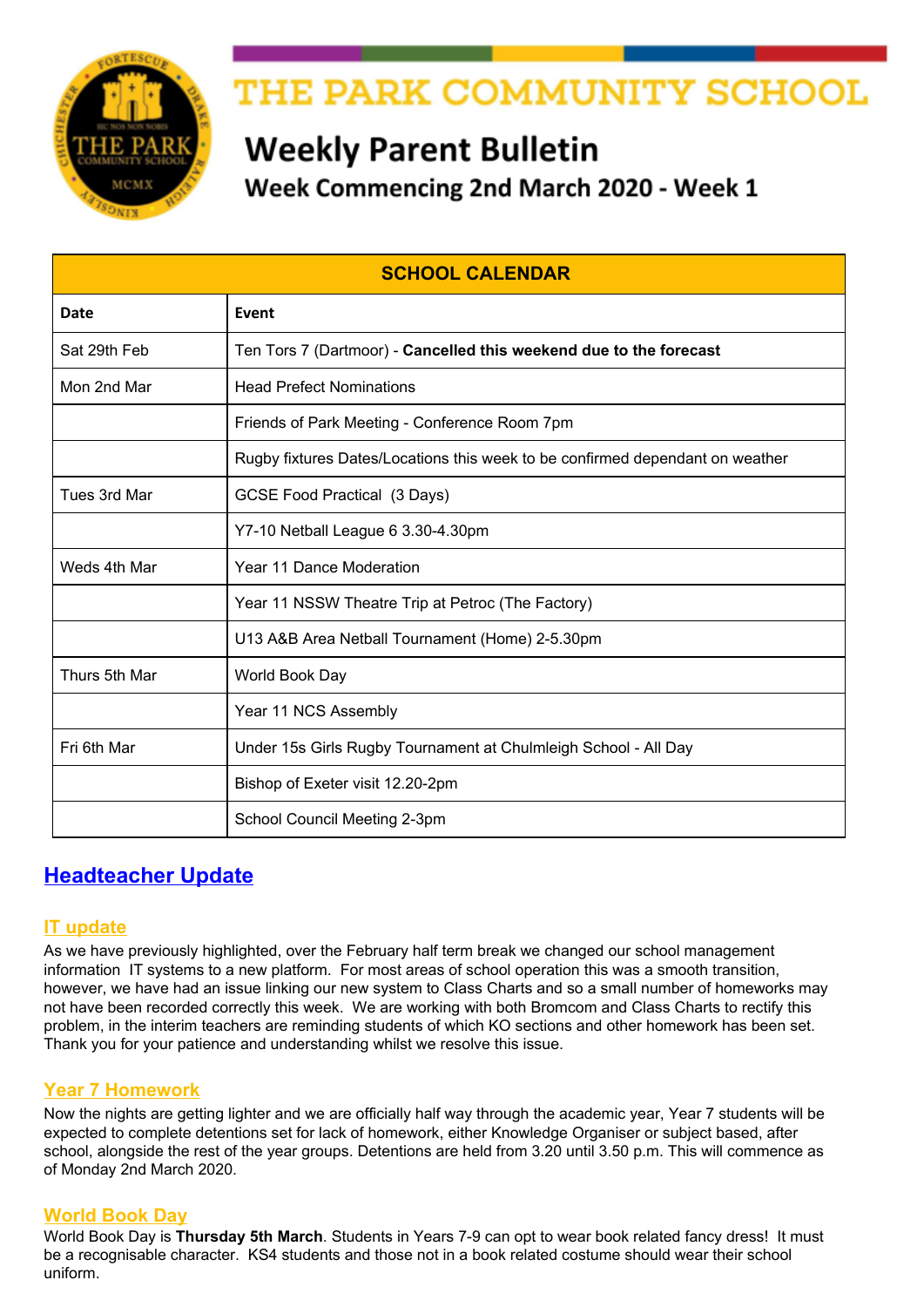





# **FRIENDS OF PARK MEETING** Monday 2nd March at 7pm **Conference Room**

## We would love to welcome any newcomers

## **COMPETITIONS**

### **Calling all writers!**

j

Park School English department has launched its very own writing competition. This will run termly with prizes for winners and runners-up, as well as entry into an annual published anthology.

This is open to all year groups and you will be judged against others in your year. This term's theme is 'New Beginnings'. See posters in the Library and English corridor for more details.

## **SCHOOL TRIPS**

Please ensure that you keep up to date with paying the instalments for any trips that your child has signed up for.

#### **Torquay Residential**

Please return the medical form issued to students last term as soon as possible. The next instalment is also due for this trip.

### **French Residential**

Students do NOT need a passport. To apply for a GROUP passport, we require parents to complete and return the Collective Passport Questionnaire urgently, please kindly ensure you return the form as soon as possible.

#### **New York July 2020**

Please remember the final instalment was due on 1/2/20. We held a student meeting on Tuesday 14th January and issued a Parental Consent Form and Passport Form to be completed and returned by 1st February.

#### **Ski Trip 2020**

We are monitoring the situation with regards to the Coronavirus and travelling to Italy. We will keep parents informed if there are any developments.

#### **Ski Trip 2021 - Trip is Now Full**

This trip is now full, if your son/daughter is interested they can still pick up a letter from pupil reception and return the reply slip, their name will be added to a waiting list.

#### **Ski Trip 2022**

We will soon be advertising places for the 2022 trip. We will let you know when the letter is available. It is a fantastic opportunity to experience something new, either skiing or snowboarding, or improve technique if they are more experienced.

Videos of the Ski 2019 trip can be found by clicking below: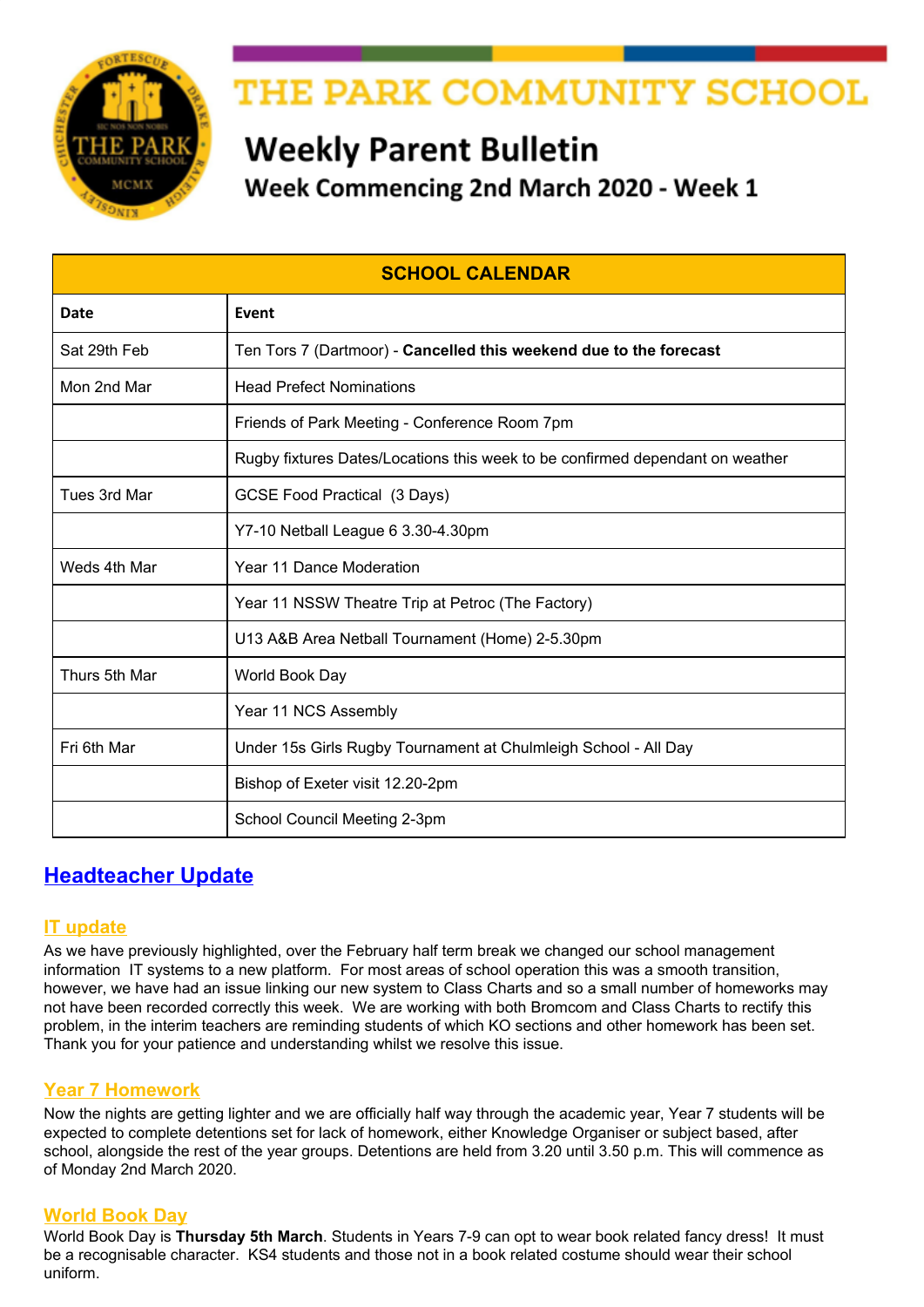Full Film - [https://youtu.be/757sL\\_PXyug](https://youtu.be/757sL_PXyug) Ski Fails - <https://youtu.be/E8fp0VuSvQc>

If you need to know any more details, please do not hesitate to contact Mr James: ljames@theparkschool.org.uk or contact the school office.

## **MATHS INFORMATION**



## **Maths Puzzle of the Week**

Each week the maths department issues a maths puzzle for students.

The Puzzle Of The Week can be viewed on your child's tutor group notice board as well as on display outside Maths 11.

They should put their solution in the box in their Maths room by the end of the week for a chance of winning the weekly prize.

The winner for week 21 was **Lleyton Weston 11DG**

### **PARK COMMUNITY SCHOOL LOTTERY**

Ĵ Ĵ

#### **This Weeks' Lucky Winner**

Congratulations to MrsH who won £35.40

*If you are a winner and would also like to donate your winnings back to the school, we would be very grateful.*

#### **Have you registered for the Lottery?**

If you have registered for the Lottery, please ensure you also set up your ticket. People have registered to play the lottery, but have not bought a ticket, so are not included in the lottery draw each week

#### **How the lottery benefits your school**

ľ

So far we have sold 123 tickets - each ticket costs £1 per week and 40% of the money raised goes to Friends of Park school projects.

The lottery is a fun and effective way to raise money to improve our school. But we need your help to make the lottery the best it can be, so please support the lottery today - and who knows, maybe you'll be the next £25,000 winner!

## **For more information and to sign up click [here](https://www.yourschoollottery.co.uk/lottery/school/the-park-community-school).**

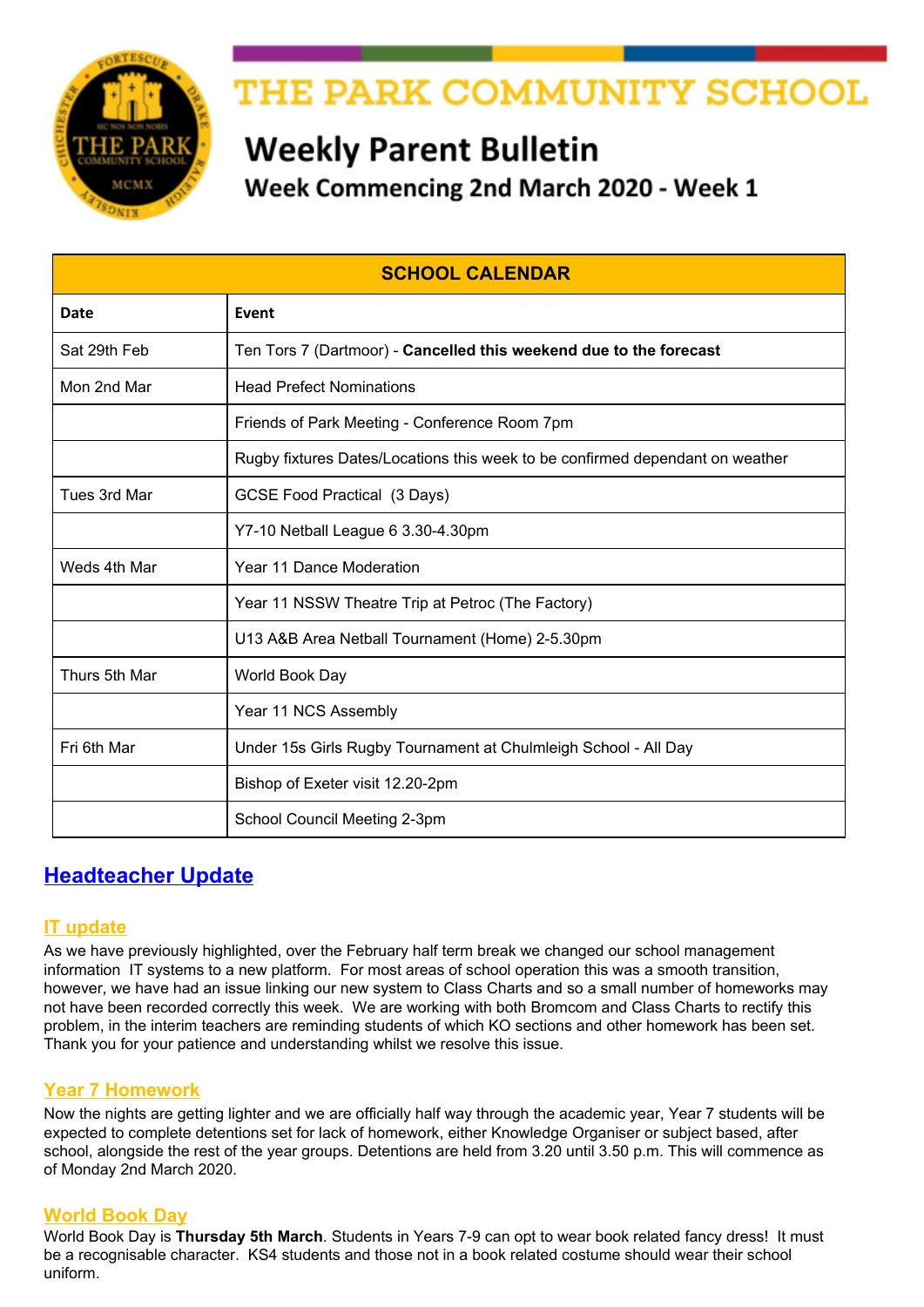## **Year 9 Options Key Dates**

- From **Monday 2nd March** Options Interviews
- **March, April and May** Timetabling and further conversations with students
- **June** Final subjects communicated with parents/students via letter

## **Year 9 Careers Programme – CAREER PILOT**

Year 9 students have all used the Career Pilot website to carry out research about subjects and the careers that subjects can lead to. This is part of the careers programme leading up to students making their subject choices in February. Students have a workbook to record their research and after the session on Career Pilot at school, can take the book home and show parents/carers how the website works and share the research they have carried out. They can continue research if they are undecided about which subjects to choose.

Students will also be receiving information from employers and Careers South West about employment opportunities in the South West. Petroc and Careers South West will be attending the Options Evening.

#### G'H ca Uq'

j

j j

## **CAREERS (YEAR 9,10 AND 11)**

#### **Petroc Annual Apprenticeship Event - North Devon Campus**

Petroc would like to invite our students to attend their annual Apprenticeship Event on 5th March, 2020.

It is predominantly aimed at **Year 11** as a recruitment event, **however years 9 and 10 are welcome to attend** to start exploring the apprenticeship option.

The event is open to the general public from 4pm, so students can attend with parents or carers and have access to all activities.

The Sports Hall will be sectioned into three different zones:

- Advisory Zone This area will give pupil general advice about apprenticeships
- Sector Zone Each industry will have its own section so if pupils are interested in a certain area they can speak to different employers within that business.
- Breakout zone opportunity for small discussions (1-1 or small groups) with employers.

To encourage students to speak to employers they have asked employers to bring some interactive activities. Petroc is also organising a quiz/questionnaire to open up conversation with the employers with the opportunity to win a prize.

Students can bring in their CVs to show employers or their Career Advisor Mark Turnball. This may open up some work experience opportunities!

## **YEAR 10 WORK EXPERIENCE**

#### **North Devon Hospice Opportunities**

The North Devon Hospice has many work experience opportunities in various departments. The two links below provide more information and an application form, for those who are interested.

List of work [placements](https://drive.google.com/open?id=15sKDzQnv-jl4HPx3-FsZ5WMfOf1njk9q)

Work [experience](https://drive.google.com/open?id=1ALmGqqZjk8Ycv41jQL3zuJrJrzaojh1Q) request form

- j
- j
- j
- j
- j
- ľ

j j

j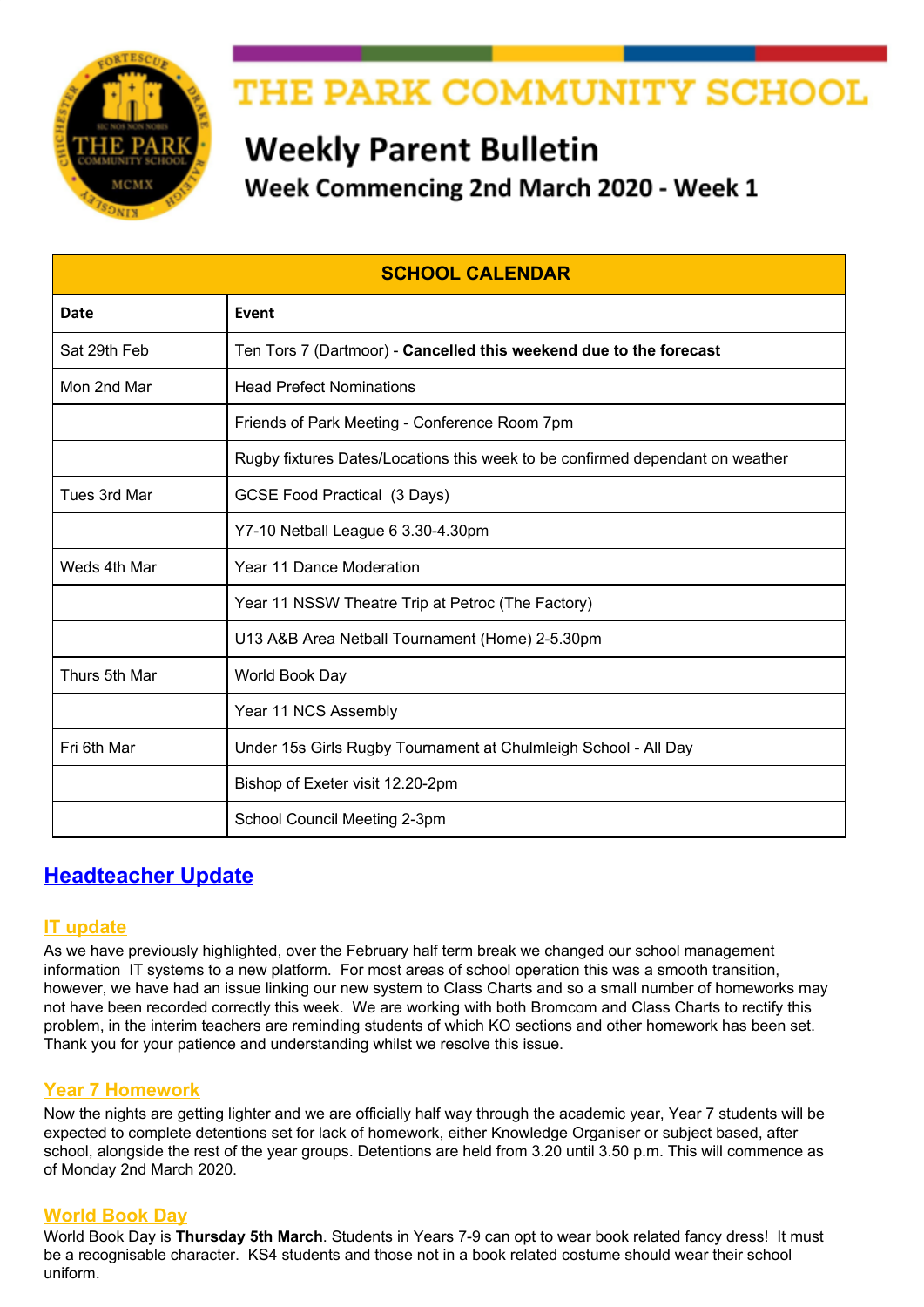## **KS4 INFORMATION**



## **GCSEPOD**

Well done to Year 11 students who have managed to download 3000 podcasts since September. This is a great tool to help with your revision.

## **Year 11 GCSE Exam Timetable**

The GCSE exam timetable has been issued this week to all students, we have also posted a copy on our website under the "Events" menu. A link to the timetable is also provided [here](http://www.theparkschool.org.uk/sites/default/files/GCSE-Student-Examination-Timetable-2020.pdf).

### **Year 11 Revision Session Timetable**

Please see link to the current Year 11 Revision Session [Timetable](https://docs.google.com/document/d/e/2PACX-1vTPsd4YeatVdWH7VU97eQjB6lHLh8SyB0wIFRd2DUkw8xKFuBKD-VyYHnyKrRgJA5s2dSnxWxr4AHIQ/pub) uploaded on our website under the "Events" menu. It would be great if parents/carers could encourage their sons/daughters in Year 11 to attend these revision sessions.

## **Year 11 College Interviews**

Invitations for interview are coming through. Students should sign out at Pupil Reception and bring evidence of their interview to sign out; this will save time getting permission to leave school. Students should take their Progress Folder with them to the interview and return it to their Tutor after the interview.

### **Year 10 Mock GCSE & BTEC Exam Timetable**

A copy of the Year 10 Mock and BTEC timetable can be found [here](http://www.theparkschool.org.uk/sites/default/files/Y10-Mock-and-BTEC-Exam-Timetable.pdf) and on our website under the "Events" menu.

#### **Year 11 College Open Events**

Please visit the college websites for more information.

#### **Exeter College**

ľ

j

Exeter College Showcase - 23rd April 2020

## **DONATION REQUESTS**

#### **Girls Pants And Tights**

We are part of the Red Box Scheme which provides free sanitary ware for students.

We keep in school girls pants and tights to be available when needed. Please hand any donations into the School Office. We are currently short in stock of the following and would really appreciate any donations from parents/carers:

**Tights - Black Opaque 60 Deniers - All sizes Pants - Black briefs - All sizes**

### **Park Gardening Club**

We are very grateful to have received donations of various garden tools.

We would still really appreciate any donations of **garden gloves or seeds trays** (we are happy to reuse plastic fruit/vegetable punnet trays from the supermarket).



Please hand in any donations to the School Office where it will be greatly received.